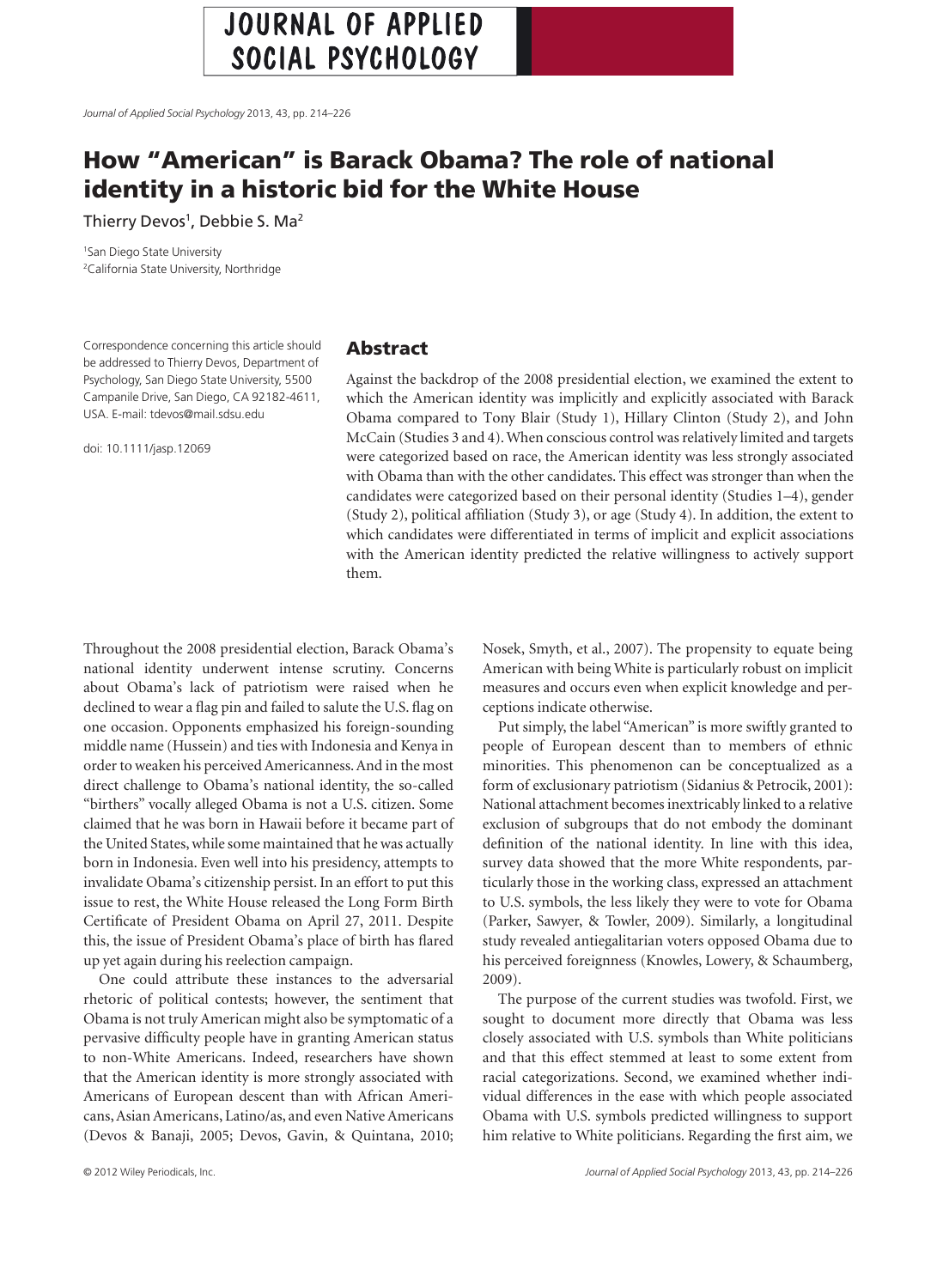examined whether individuals' difficulty associating Obama with American was particularly pronounced when he was construed as a Black person.<sup>1</sup>

Targets (individuals or groups) can be categorized along multiple dimensions. Depending on how they are construed within the parameters of a given social context, specific subsets of associative knowledge are likely to be activated (Gawronski & Bodenhausen, 2006). In line with this perspective, previous research documents that making different categories or identities salient affects performance on implicit association measures (e.g., Crisp & Hewstone, 2001; Mitchell, Nosek, & Banaji, 2003). Here, we varied the extent to which perceivers' attention was drawn to specific identities by capitalizing on the fact that performance on a widely used measure of implicit associations, the Implicit Association Test (IAT; Greenwald, McGhee, & Schwartz, 1998), is partially driven by the labels used in the task (Fazio & Olson, 2003; Mitchell et al., 2003). For example, Mitchell et al. compared the relative evaluations of targets that varied simultaneously in terms of race and occupation (White politicians vs. Black athletes). When the IAT required categorizing the targets based on race, White politicians were evaluated more positively than Black athletes, but when targets were classified according to their occupation, Black athletes elicited a more positive evaluation than White politicians. Using the same logic, we examined the extent to which the concept American was linked to well-known politicians as a function of whether they were categorized based on race (Black vs.White) or other identities. Given participants were required to categorize the targets along a well-defined dimension, it should lead participants to construe the targets along that dimension and limit the relevance of other features or dimensions. We predicted that the attribute American would be less strongly associated with the Black target than with the White target and this effect would be reduced when the task focused participants on other identities. By manipulating the frame of reference used to process the *same*targets, we should successfully increase or decrease perceivers' focus of attention on dimensions such as the targets' personal, racial, gender, age, or political identities. In line with previous research (Devos & Ma, 2008; Mitchell et al., 2003), this paradigm should reveal the impact of highlighting vs. downplaying racial distinctions. In doing so, we should be able to document that the extent to which the American identity is psychologically ascribed to targets is partially a function of them being construed as members of racial categories. In other words, changing the frame of reference should shift performances on the IAT such that when political candidates are categorized along racial lines, it becomes harder to link the concept American to a Black person than to

1 Obama identifies as a Black man with mixed racial heritage. Research on multiracial perception suggests that lay persons are most likely to categorize him as Black (Malahy, Sedlins, Plaks, & Shoda, 2010; Peery & Bodenhausen, 2008).

a White person (compared to versions of the tasks that would require focusing on criterion that is more likely to produce effects in the opposite direction).

Regarding the second goal of the current studies, we sought to establish that perceptions of national identity relate to the willingness to support political candidates. Although early research investigating the predictive utility of implicit associations focused largely on predicting nonverbal, difficult to control behaviors (e.g., Dovidio, Kawakami, & Gaertner, 2002; McConnell & Leibold, 2001), a growing body of research finds that implicit associations can also predict more deliberative behaviors and judgments (Friese, Hofmann, & Schmitt, 2008; Greenwald, Poehlman, Uhlmann, & Banaji, 2009; Perugini, Richetin, & Zogmaister, 2010). Recently, for example, researchers have shown that automatic evaluations of political candidates or parties predicted voting behavior, which is widely assumed to be a highly deliberative process (e.g., Arcuri, Castelli, Galdi, Zogmaister, & Amadori, 2008; Friese, Bluemke, & Wänke, 2007; Galdi, Arcuri, & Gawronski, 2008). Data collected during the 2008 U.S. presidential election found that greater implicit and explicit pro-White attitudes predicted intention to vote for McCain rather than for Obama (Greenwald, Smith, Sriram, Bar-Anan, & Nosek, 2009; Payne et al., 2010).

Contrasting previous research that examines the predictive utility of *implicit attitudes* in the political domain, we tested the role of *implicit national identity*. Recent research shows that implicit stereotypes about who is authentically American predicted discriminatory behavior against a qualified Asian American when loyalty to American interests was pertinent (e.g., national security job; Yogeeswaran & Dasgupta, 2010). Without a doubt, electing someone to the nation's highest office makes the issue of national identity relevant. We hypothesized that the less participants perceived Obama (relative to another candidate) as American, the less they would be willing to vote for and actively support him (relative to another candidate). Subscribing to an additive model of predictive validity (Perugini, 2005), our goal was to establish the incremental validity of implicit and explicit national identity on behavioral intentions, controlling for two pertinent predictors, namely self-reported racial prejudice and political orientation.

### **Study 1. Obama vs. Blair**

First, we examined the extent to which the American identity was associated with Barack Obama when he was compared to Tony Blair, the United Kingdom's Prime Minister at the time of data collection. Contrasting a Black American to a White foreigner offered the potential to test the robustness of the American = White linkage when explicit knowledge contradicts this association. To manipulate targets' construal, we compared the ease or difficulty to associate the American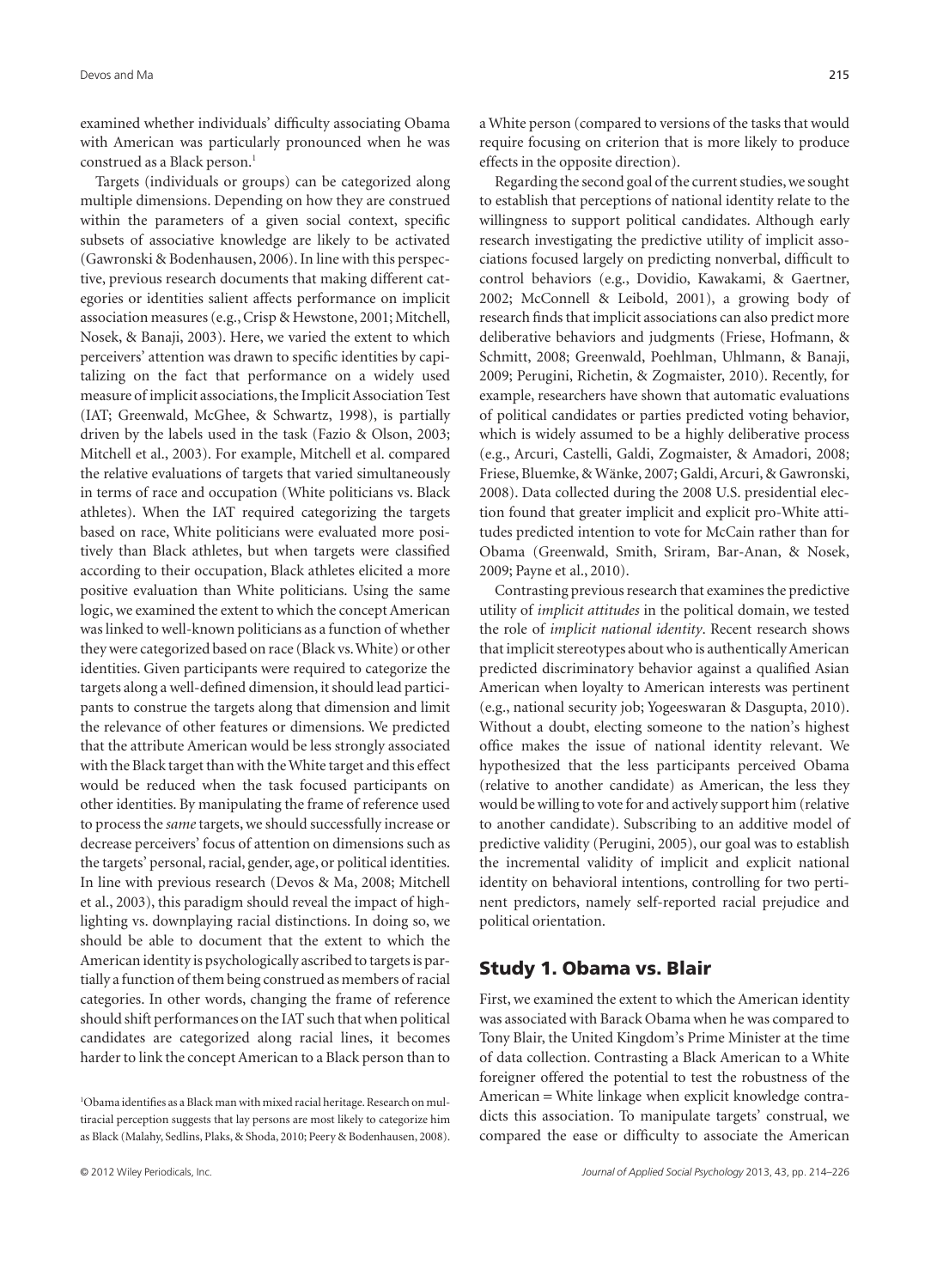identity when they were categorized based on race (Black vs. White) or personal identity (Barack Obama vs. Tony Blair). This manipulation maps onto a common distinction between intergroup and interpersonal categorizations (Oakes, Haslam, & Turner, 1994). We predicted that the difficulty associating the concept American (relative to foreign) with Obama would be more pronounced when targets were construed as representatives of distinct racial groups rather than as individuals. Moreover, we expected implicit and explicit national identity to have a unique contribution to voting intention.

### **Method**

### *Participants*

Participants included 238 undergraduates at San Diego State University (SDSU) (158 women, 233 U.S. citizens, median age = 19). The sample included 119 (50.0%) White/European Americans, 31 (13.0%) Latino/as, 42 (17.6%) Asian Americans, 8 (3.4%) Black/African Americans, 22 (9.2%) individuals of multiethnic backgrounds, 11 (4.6%) individuals from other ethnic backgrounds, and 5 (2.1%) individuals who did not report their ethnicity. Based on two items assessing political orientation (see Procedure section), we could determine that the sample was ideologically more liberal than conservative  $(M = 3.50, SD = 1.43, t(237) = -5.37, p < .001, d = .35)$ and more Democrat than Republican (*M* = 3.60, *SD* = 1.46,  $t(237) = -4.26$ ,  $p < .001$ ,  $d = 0.28$ ). To capture the proportions of individuals who displayed a clear leaning toward one side of the political spectrum or the other and those who displayed a more moderate or neutral political orientation, we regrouped the participants who selected the two most extreme response options (1 or 2 on the liberal/Democrat side and 6 or 7 on the conservative/Republican side) and contrasted these two groups to participants who selected more moderate response options (3, 4, or 5). Based on this coding scheme, the sample included 68 (28.6%) liberal, 147 (61.8%) moderate, and 23 (9.7%) conservative individuals. In terms of political affiliation, it included 67 (28.2%) Democrat, 142 (59.1%) moderate, and 29 (12.2%) Republican individuals. Data were collected between March and May 2007.

### *Stimuli*

Six close-cropped pictures of Obama and Blair were selected. Photos were in neutral backgrounds and match paired for facial expression, eye gaze, and body posture. Landmarks and icons representing the concepts American (i.e., Capitol building, Statue of Liberty, Golden Gate Bridge, U.S. flag, Bald Eagle, and map of United States) and foreign (i.e., Eiffel Tower, Leaning Tower of Pisa, Sphinx, flag of Djibouti, Flemish lion, and map of Luxembourg) were borrowed from previous research (Devos et al., 2010).

### *Procedure*

The study was presented as examining psychological processes involved in the perception of individuals and members of social groups. Participants were told that this specific version of the study focused on how Barack Obama and Tony Blair were perceived. To ensure that there was little ambiguity regarding the national identity of the targets, participants were reminded that Barack Obama was a candidate to the upcoming presidential election and that Tony Blair was the Prime Minister of the United Kingdom.

Participants completed two IATs (for a review, see Nosek, Greenwald, & Banaji, 2007), each was comprised of two 60-trial critical blocks. The IAT is a widely used measure of implicit social cognition (Nosek, Hawkins, & Frazier, 2011). It is based on the assumption that the direction and strength of associations between two pairs of concepts can be inferred based on the ease (or speed) with which they can be combined. The IAT does not require introspective access and minimizes the role of conscious control or intention (Nosek, Greenwald, et al., 2007). In contrast to self-report measures, it has been established that the controllability of responses on this task is minimal when participants have limited experience with the technique and are not provided with specific instructions on how to modify their IAT score (Cvencek, Greenwald, Brown, Gray, & Snowden, 2010). On each trial, a picture appeared at the center of the screen and participants were instructed to categorize it, as quickly and accurately as possible, according to labels that appeared on the top of the screen. Participants made their categorization by pressing a keyboard key designated to the left or right. Response times were recorded from the stimulus onset to its correct classification. The order of the two IATs and the order of the critical blocks were counterbalanced across participants.

In the *Personal Identity IAT*, one critical block opposed the label pairings "Barack Obama" + "American" and "Tony Blair" + "Foreign." Participants categorized pictures of Obama and American symbols on one side and pictures of Blair and foreign symbols on the other side. In another critical block, the labels were switched, such that "Tony Blair" + "American" appeared on one side and "Barack Obama" + "Foreign" on the other side.

The *Race Identity IAT* was identical to the *Personal Identity IAT*, except participants categorized Blair and Obama by race. In one critical block, the label pairings "Black" + "American" and "White" + "Foreign" were opposed. In the other critical block, the label pairings "White" + "American" and "Black" + "Foreign" were contrasted.

Before or after the IATs, participants made an explicit relative judgment comparing how American Obama and Blair are on a 9-point scale (-4 = *I strongly consider Barack Obama to be more American than Tony Blair*, 0 = *Both are equally American*, 4 = *I strongly consider Tony Blair to be more*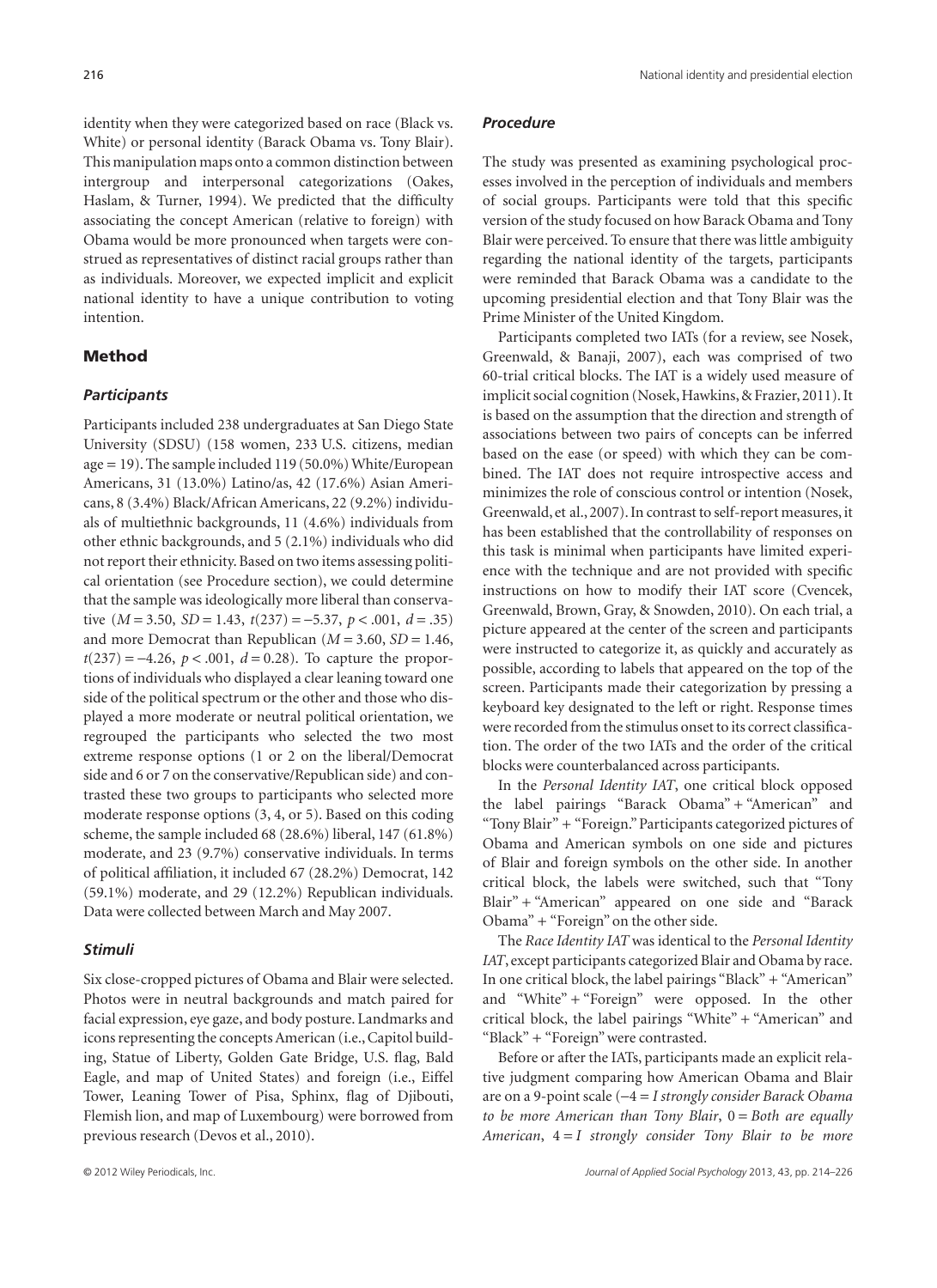*American than Barack Obama*). The comparative nature of this single-item measure parallels the format of the IAT. Indeed, at both levels of responding, the measure captures the *relative* propensity to associate the American identity to the two targets under consideration, thereby increasing the comparability of the implicit and explicit assessments. After completing implicit and explicit American identity measures, participants indicated their willingness to vote for Obama and Blair if they were candidates in a presidential election  $(1 = not at all willing, 7 = very willing)$ . To assess explicit racial prejudice, participants completed the Attitudes Toward Blacks Scale (ATB; Brigham, 1993). Two items assessed political orientation (1 = *strongly liberal*, 7 = *strongly conservative* and 1 = *strongly Democrat*, 7 = *strongly Republican*, 4 = *neutral in both cases*). Demographic information was also obtained.

### **Results and discussion**

#### *Explicit American identity*

On the explicit relative judgment of Americanness, a onesample *t* test revealed that the mean was below the midpoint of the scale (coded as 0), suggesting that participants considered Obama to be more American than Blair, *t*(237) = 13.79,  $p < .001, d = .90 (M = -1.89, SD = 2.12).$ 

#### *Implicit American identity*

IAT D scores were computed for both IATs in accordance with the algorithm set forth by Greenwald, Nosek, and Banaji (2003). Here, the IAT D represents the extent to which the two targets were differentiated in terms of their association with the concept American (relative to foreign). Negative values indicated that the concept American (relative to foreign) was more strongly associated with Barack Obama (or a Black person) than with Tony Blair (or a White person), whereas positive values indicated that the concept American (relative to foreign) was more strongly linked to Tony Blair (or a White person) than to Barack Obama (or a Black person). A paired-samples *t* test showed a significant difference in IAT D as a function of the dimension used to categorize the targets,  $t(237) = 3.68$ ,  $p < .001$ ,  $d = .34$  (see Table 1). As predicted, the concept American was more strongly linked to Blair than to Obama when participants categorized the targets based on race than personal identity.

#### *Willingness to vote for candidates*

A mean-level effect indicated participants would be more willing to vote for Obama ( $M = 4.78$ ,  $SD = 1.66$ ) than for Blair (*M* = 3.99, *SD* = 1.55), *t*(237) = 5.76, *p* < .001, *d* = .37. To test whether explicit and implicit associations with the American identity predicted voting intention, we regressed the relative willingness to vote for the candidates (subtracting the willingness to vote for Obama from the willingness to vote for Blair) on political orientation, explicit prejudice (as measured by the ATB), relative explicit American identity, and relative implicit American identity (averaging the

**Table 1** Reliabilities, Means (IAT Effect in ms and IAT D), Standard Deviations, Effect Sizes (Cohen's d), One-Sample T Tests, and Correlations With the Relative Willingness to Support the Candidates for IATs, Studies 1–4

| <b>IAT study</b>        | $\alpha$ | <b>IAT</b> effect | <b>IATD</b> | <b>SD</b> | d   |         |        |
|-------------------------|----------|-------------------|-------------|-----------|-----|---------|--------|
| Study 1 (Blair-Obama)   |          |                   |             |           |     |         |        |
| Race identity IAT       | .65      | 38                | .07         | .38       | .19 | $2.85*$ | $.31*$ |
| Personal identity IAT   | .72      | $-5$              | $-.02$      | .40       | .06 | $-.86$  | $.51*$ |
| Study 2 (Clinton-Obama) |          |                   |             |           |     |         |        |
| Race identity IAT       | .58      | 90                | .22         | .33       | .68 | $8.55*$ | $.16*$ |
| Personal identity IAT   | .58      | 42                | .14         | .33       | .44 | $5.48*$ | $.26*$ |
| Gender identity IAT     | .48      | 44                | .12         | .31       | .40 | $5.00*$ | $.22*$ |
| Study 3 (McCain-Obama)  |          |                   |             |           |     |         |        |
| Race identity IAT       | .60      | 51                | .10         | .35       | .29 | $3.91*$ | $.35*$ |
| Personal identity IAT   | .66      | 25                | .07         | .35       | .19 | $2.58*$ | $.51*$ |
| Political identity IAT  | .60      | 13                | .02         | .36       | .06 | .78     | $.45*$ |
| Study 4 (McCain-Obama)  |          |                   |             |           |     |         |        |
| Race identity IAT       | .64      | 56                | .16         | .34       | .46 | $5.85*$ | $.40*$ |
| Personal identity IAT   | .60      | 17                | .06         | .35       | .17 | $2.11*$ | $.42*$ |
| Age identity IAT        | .69      | $-24$             | $-.04$      | .36       | .11 | $-1.39$ | $.29*$ |
|                         |          |                   |             |           |     |         |        |

*Note. df* were 237, 158, 180, and 162 for Studies 1, 2, 3, and 4, respectively. Cohen's *d*s reflect the difference from zero (no association) in standard deviation units. Reliabilities were computed as follows: Each block of trials was divided into three parcels (trials 1–20, 21–40, 41–60). IAT Ds were computed for each parcel and were used as items to calculate Cronbach's a values. Internal consistency estimates were somewhat lower than those reported for other IATs (Nosek, Smyth, et al., 2007), but were relatively satisfactory for implicit measures. IAT = Implicit Association Test. \**p* < .05.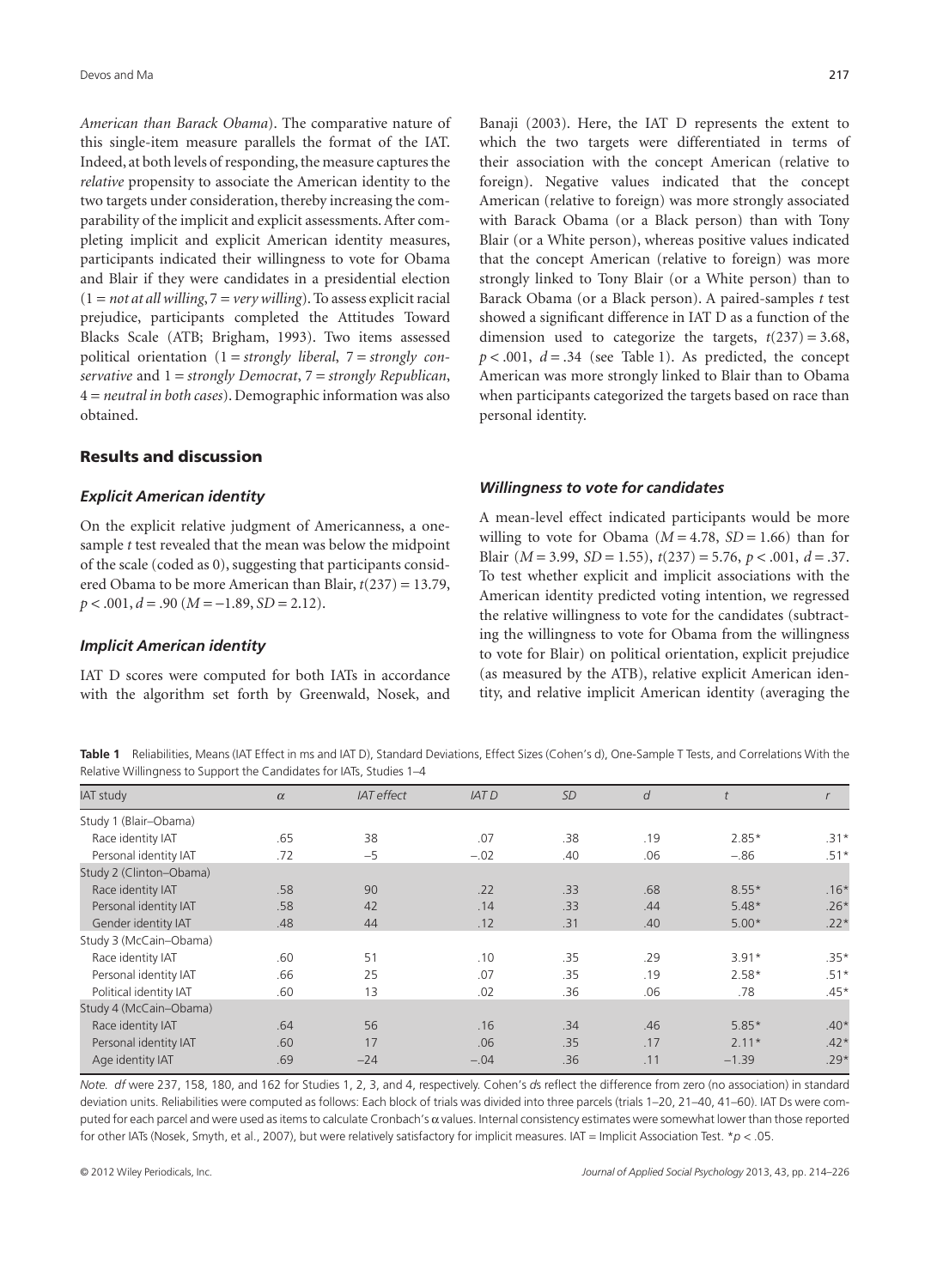| Study predictors                  | Explicit<br>Prejudice | <b>Explicit American</b><br>identity | Implicit American | Willingness to |        |  |
|-----------------------------------|-----------------------|--------------------------------------|-------------------|----------------|--------|--|
|                                   |                       |                                      | identity          | support        | β      |  |
| Study 1 (Blair-Obama)             |                       |                                      |                   |                |        |  |
| Political orientation             | $.32*$                | $.19*$                               | $.20*$            | $.27*$         | $.15*$ |  |
| Explicit prejudice (ATB)          |                       | $.18*$                               | $.17*$            | $.25*$         | $.12*$ |  |
| <b>Explicit American identity</b> |                       |                                      | $.36*$            | $.34*$         | $.19*$ |  |
| Implicit American identity        |                       |                                      |                   | $.36*$         | $.24*$ |  |
| Study 2 (Clinton-Obama)           |                       |                                      |                   |                |        |  |
| Political orientation             | $.34*$                | .07                                  | .04               | .02            | $-.07$ |  |
| Explicit prejudice (ATB)          |                       | $.27*$                               | .11               | $.24*$         | $.17*$ |  |
| <b>Explicit American identity</b> |                       |                                      | $.29*$            | $.34*$         | $.25*$ |  |
| Implicit American identity        |                       |                                      |                   | $.30*$         | $.21*$ |  |
| Study 3 (McCain-Obama)            |                       |                                      |                   |                |        |  |
| Political orientation             | .12                   | $.36*$                               | $.49*$            | $.68*$         | $.49*$ |  |
| Explicit prejudice (ATB)          |                       | $.21*$                               | $.19*$            | $.20*$         | .05    |  |
| Explicit American identity        |                       |                                      | $.37*$            | $.56*$         | $.22*$ |  |
| Implicit American identity        |                       |                                      |                   | $.56*$         | $.23*$ |  |
| Study 4 (McCain-Obama)            |                       |                                      |                   |                |        |  |
| Political orientation             | $.25*$                | $.50*$                               | $.46*$            | $.76*$         | $.57*$ |  |
| Explicit prejudice (ATB)          |                       | $.24*$                               | .13               | $.30*$         | .09    |  |
| <b>Explicit American identity</b> |                       |                                      | $.31*$            | $.58*$         | $.22*$ |  |
| Implicit American identity        |                       |                                      |                   | $.48*$         | $.15*$ |  |

Table 2 Zero-Order Correlations Among Variables and Standardized Regression Coefficients (B) Between Predictors and the Relative Willingness to Support the Candidates, Studies 1–4

*Note.* ATB = Attitudes Toward Blacks Scale; IAT = Implicit Association Test. \**p* < .05.

two IAT Ds,  $r = .51$ ,  $p < .001$ ).<sup>2</sup> These variables extracted a significant portion of variance,  $R^2 = .22$ ,  $F(4, 233) = 16.58$ ,  $p < .001$  (see Table 2).<sup>3</sup> More conservative ( $p = .02$ ) and more prejudiced  $(p=.05)$  participants were less likely to support Obama (relative to Blair). Over and above these effects, the explicit and implicit ascriptions of the American identity to the politicians accounted for voting intention. As predicted, the more participants had a relative difficulty associating the American identity with Obama, both explicitly  $(p = .002)$  and implicitly  $(p < .001)$ , the less they were willing to vote for him (compared to Blair).

### **Study 2. Obama vs. Clinton**

Study 1 provided initial support for our hypotheses, but two limitations need to be acknowledged. First, the comparison between Obama and Blair was artificial, as the two were unlikely to challenge each other in a real election. Second, the measure of behavioral intention consisted of only one item. Study 2 addressed these shortcomings. A more realistic test of our hypotheses was carried out by comparing Barack Obama to Hillary Clinton as they competed in the Democratic primary. A more stable estimate of behavioral intentions was

<sup>2</sup>A principle of aggregation (Ajzen & Cote, 2008) was followed because we had no *a priori* reason to expect that IATs would differentially predict behavioral intentions. For each study, bivariate correlations between each IAT D and the relative willingness to support the candidates are reported in Table 1. <sup>3</sup>For each study, the matrix of correlations among measures introduced in regression analyses is provided in Table 2.

obtained by including more self-report items tapping the willingness to support candidates.

Study 1 showed that when targets were construed by race, the American identity was more strongly associated with the White person than with the Black person. The targets were no longer reliably differentiated when they were categorized based on their personal identity.To rule out the possibility that this difference simply reflects a distinction between intergroup vs.interpersonal categorizations (Park & Judd,2005),another relevant intergroup categorization was included in Study 2. We also examined implicit associations obtained when targets were categorized based on gender (man vs. woman). Given past research showing that men are viewed as more prototypical of their nationality than women (Eagly & Kite, 1987), the two targets could potentially be differentiated in opposite direction whether race or gender came to the forefront. Thus, we predicted that the *relative* difficulty in associating the concept American with Obama would be more pronounced when the targets were appraised based on their respective race than based on their personal identity or gender.

### **Method**

### *Participants*

Participantsincluded159SDSUundergraduates(110women, 151 U.S. citizens, median age = 18). The sample included 72 (45.3%) White/European Americans, 21 (13.2%) Latino/as,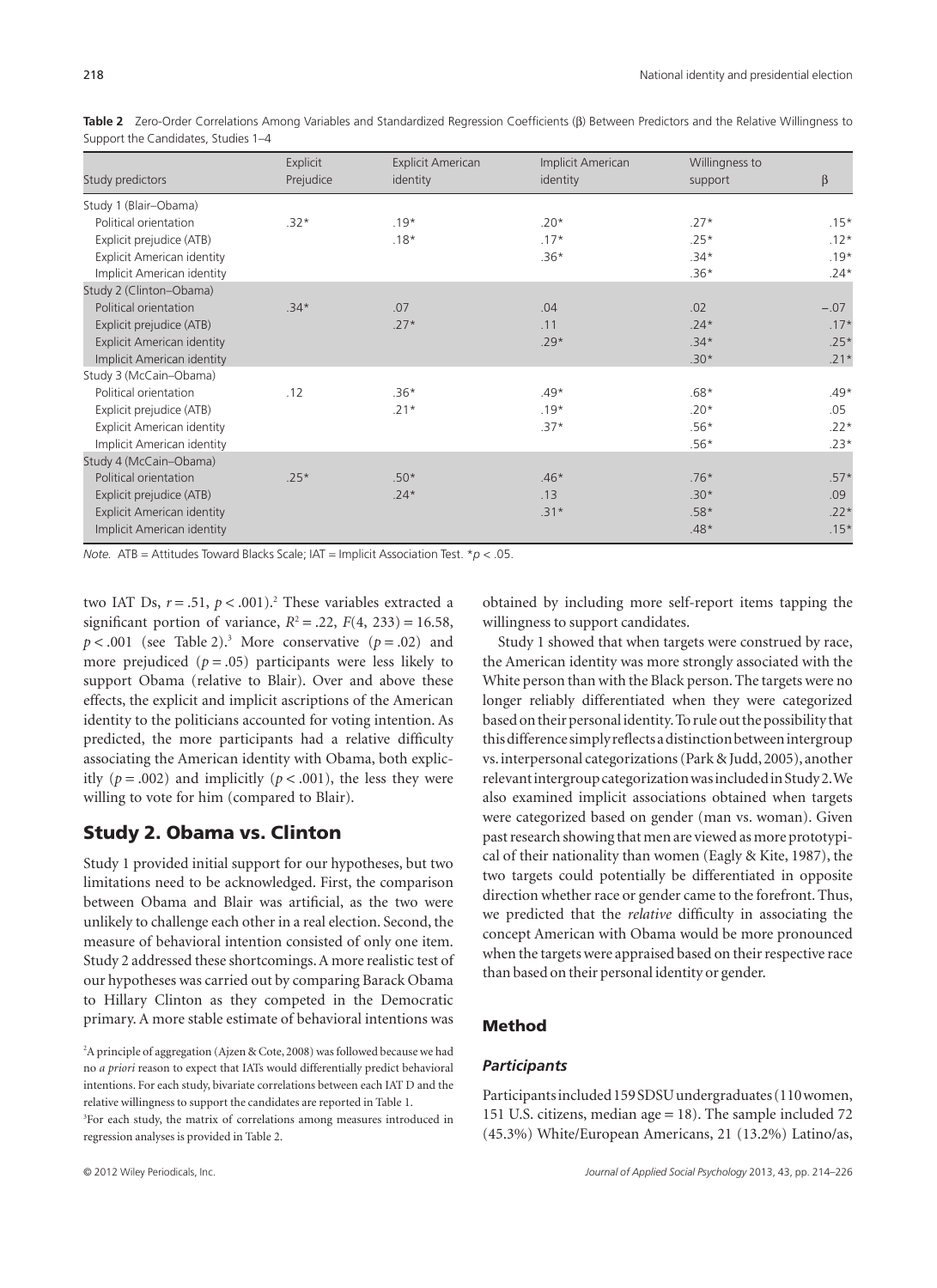30 (18.9%) Asian Americans, 5 (3.1%) Black/African Americans, 15 (9.4%) individuals of multiethnic backgrounds, 9 (5.7%) individuals from other ethnic backgrounds, and 7 (4.4%) individuals who did not report their ethnicity. The sample was more liberal than conservative  $(M = 3.48,$  $SD = 1.46$ ,  $t(158) = -4.45$ ,  $p < .001$ ,  $d = .35$ ) and more Democrat than Republican ( $M = 3.52$ ,  $SD = 1.41$ ,  $t(158) = -4.32$ , *p* < .001, *d* = .24). The sample was comprised of 52 (32.7%) liberal, 89 (56.0%) moderate, and 18 (11.3%) conservative individuals. In terms of political affiliation, it included 47 (29.6%) Democrat, 98 (61.6%) moderate, and 14 (8.8%) Republican individuals. Data were collected during the Democratic primary between September and October 2007.

### *Procedure*

The procedure was similar to Study 1 with two critical additions. First, we added a*Gender Identity IAT*. This IAT required that participants categorize the targets based on gender using the labels "Man" and "Woman." Second, we augmented the self-report items tapping willingness to support the candidates. These items were administered separately for Obama and Clinton and asked whether participants would be willing to (a) join a student group at school for; (b) donate money to; (c) try to convince my friends and family members to vote for; (d) put a bumper sticker on my car supporting; (e) make phone calls for; (f) go door to door canvassing for; (g) openly state support for; (h) attend a rally in support of; and (i) vote for each candidate (1 = *not at all willing*, 7 = *very willing*).

### **Results and discussion**

### *Explicit American identity*

A one-sample *t* test revealed that participants perceived Clinton to be more American than Obama,  $t(158) = 5.51$ ,  $p < .001, d = .44$  ( $M = .62, SD = 1.43$ ).

#### *Implicit American identity*

For each IAT, IAT D scores were computed so that negative values indicated that the concept American (relative to foreign) was more strongly associated with Obama than with Clinton, whereas positive values indicated that the concept American (relative to foreign) was more strongly linked to Clinton than to Obama. A one-way within-subjects analysis of variance (with planned orthogonal contrasts) of IAT Ds was conducted to test whether emphasizing race increased the tendency to see Clinton as more American than Obama compared to other dimensions. As predicted, the IAT D was significantly larger when race was stressed than the average effect of the other two IATs,  $t(158) = 3.29$ ,  $p = .001$ ,  $d = .37$ (see Table 1). The residual contrast between the *Personal* *Identity* and *Gender Identity IATs* was not significant,  $t(158) = .72, p = .48, d = .08.$ 

#### *Willingness to support candidates*

Overall, participants were more willing to support Obama  $(\alpha = .92, \quad M = 2.62, \quad SD = 1.24)$  than Clinton  $(\alpha = .93,$ *M* = 2.22, *SD* = 1.18), *t*(159) = 4.14, *p* < .001, *d* = .33. The relative willingness to support the candidates was regressed on political orientation, explicit prejudice, explicit ascription of American identity, and implicit ascription of American identity (averaging the three IAT Ds, *r*s > .20, *p*s < .05),  $R^2 = .19$ ,  $F(4, 154) = 9.03$ ,  $p < .001$  (see Table 2). Political orientation did not account for a significant amount of unique variance  $(p = .40)$ , likely because both candidates were affiliated with the same political party. More prejudiced participants were less likely to support Obama in favor of Clinton  $(p = .03)$ . Finally, the extent to which participants explicitly  $(p = .002)$  and implicitly  $(p = .007)$  differentiated the candidates in terms of their association with the American identity also predicted the relative support for them.

These findings replicated Study 1. The relative difficulty to link the American identity with Obama was magnified when race was accentuated, but weaker when attention was drawn to personal identity or gender. There was no direct support for the idea that a man is seen as more prototypical of the national identity than a woman, but making gender (rather than race) salient yielded a different pattern of associations. Again, the more individuals explicitly and implicitly denied the American identity to Obama, the less they were willing to support him over Clinton.

### **Study 3. Obama vs. McCain (political identity)**

Two additional studies focusing on Barack Obama and John McCain were conducted during the final stages of the 2008 presidential campaign. An obvious distinction between these candidates is that they were representing opposite poles of the political spectrum, making political identity ("Democrat" vs. "Republican") a clear point of comparison to race. If anything, given our relatively liberal population, categorizing targets based on political identity should produce an effect in the opposite direction of that obtained when race is highlighted. Thus, we expected that it would be harder to associate the American identity with Obama when he is construed as a Black person rather than as a Democrat or an individual.

### **Method**

#### *Participants*

Participants were 181 SDSU undergraduates (150 women, 173 U.S. citizens, median age = 18). The sample included 84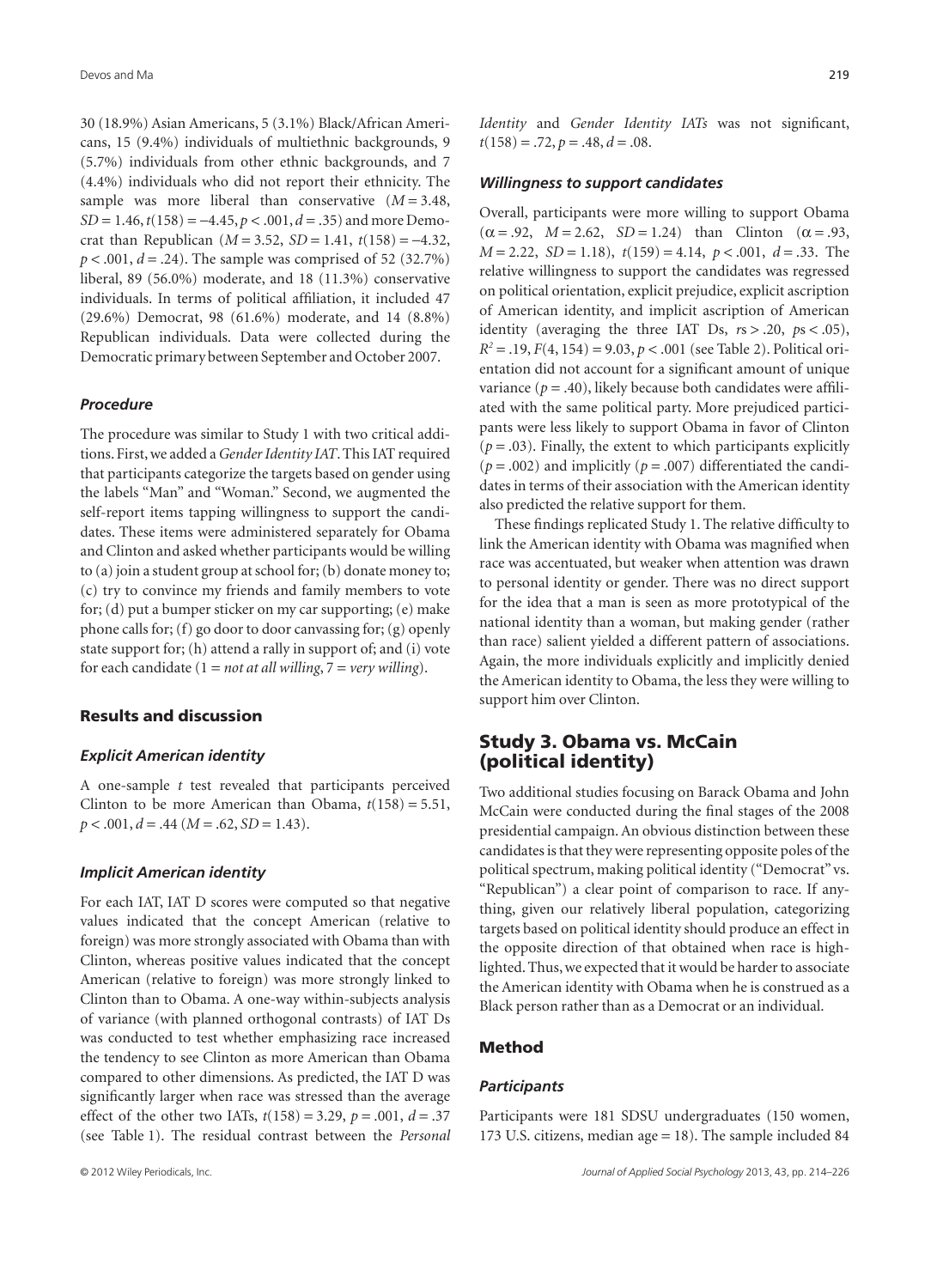(46.4%) White/European Americans, 32 (17.7%) Latino/as, 34 (18.8%) Asian Americans, 6 (3.3%) Black/African Americans, 15 (8.3%) individuals of multiethnic backgrounds, 3 (1.7%) individuals from other ethnic backgrounds, and 7 (3.9%) individuals who did not report their ethnicity. The sample was more liberal than conservative  $(M = 3.47)$ ,  $SD = 1.35, t(180) = -5.29, p < .001, d = .39$  and more Democrat than Republican ( $M = 3.46$ ,  $SD = 1.41$ ,  $t(180) = -5.11$ ,  $p < .001, d = .38$ ). The sample was comprised of 51 (28.2%) liberal, 113 (62.4%) moderate, and 17 (9.4%) conservative individuals. In terms of political affiliation, it included 57 (31.5%) Democrat, 104 (57.5%) moderate, and 20 (11.0%) Republican individuals. Data were collected on September 2008 during which Obama and McCain were frontrunners in the presidential election.

### *Procedure*

The procedure was similar to the previous studies. In addition to the *Race Identity* and *Personal Identity IATs*, we administered a *Political Identity IAT* that asked participants to classify the candidates based on their political affiliation ("Democrat" vs."Republican").

### **Results and discussion**

### *Explicit American identity*

Participants did not reliably differentiate Obama and McCain on the self-report measure,  $t(180) = .48$ ,  $p = .64$ ,  $d = .07$  $(M = .06, SD = 1.57).$ 

### *Implicit American identity*

IAT D scores were computed so that negative values indicated that the concept American (relative to foreign) was more strongly associated with Obama than with McCain, whereas positive values indicated that the concept American (relative to foreign) was more strongly linked to McCain than to Obama. Planned contrasts revealed that focusing on race increased the tendency to see McCain as more American than Obama compared to the other IATs,  $t(180) = 2.35$ ,  $p = .02$ , *d* = .25 (see Table 1). There was no reliable difference comparing the *Personal Identity* and *Political Identity IAT*s,  $t(180) = 1.63, p = .11, d = .17.$ 

#### *Willingness to support candidates*

On average, participants supported Obama  $(\alpha = .96, )$  $M = 3.17$ ,  $SD = 1.70$ ) more than McCain ( $\alpha = .94$ ,  $M = 1.81$ , *SD* = 1.10), *t*(180) = 7.94, *p* < .001, *d* = .59. A regression predicting relative support from political orientation, explicit prejudice, relative explicit ascription of American identity, and relative implicit ascription of American identity (averaging the three IAT Ds, *r*s > .39, *p*s < .001) accounted for a

significant amount of variance,  $R^2 = .58$ ,  $F(4, 176) = 60.64$ , *p* < .001 (see Table 2). Not surprisingly, political conservatism was positively associated with willingness to support McCain relative to Obama (*p* < .001). Explicit prejudice was not predictive of relative support  $(p=.33)$  when other predictors were factored in. Critical to our research purposes, relative explicit ( $p < .001$ ) and implicit ( $p < .001$ ) associations between the candidates and the American identity uniquely accounted for variance in relative willingness to support them. Participants with stronger explicit and implicit associations linking American and McCain were more likely to support him over Obama.

Again, the findings stressed the incremental validity of implicit and explicit associations to predict behavioral intentions in an election context. Additionally, highlighting different aspects of targets altered the extent to which they were implicitly associated with the national identity. When targets were construed through racial lenses, the American identity was more strongly associated to a White than a Black person. The *same* targets were no longer reliably differentiated when they were categorized based on political identity.

### **Study 4. Obama vs. McCain (age identity)**

The aims and design of Study 4 were identical to those of Study 3, except we examined implicit associations obtained when age was highlighted. Obama was a relatively young candidate compared to McCain, a more senior political figure. Given the age group of participants, categorizing the targets based on age ("Young" vs."Old") should produce an effect in the opposite direction of that obtained when race is salient. Thus, the difficulty to associate the American identity with Obama should be more pronounced when perceivers focus on race rather than on age or personal identity.

#### **Method**

### *Participants*

Participants included 163 SDSU undergraduates (133 women, 159 U.S. citizens, median age = 18). The sample included 64 (39.3%) White/European Americans, 34 (20.9%) Latino/as, 42 (25.8%) Asian Americans, 3 (1.8%) Black/ African Americans, 11 (6.7%) individuals of multiethnic backgrounds, 5 (3.1%) individuals from other ethnic backgrounds, and 4 (2.5%) individuals who did not report their ethnicity. The sample was more liberal than conservative  $(M = 3.61, SD = 1.51, t(162) = -3.31, p = .001, d = .26)$  and more Democrat than Republican  $(M = 3.60, SD = 1.57,$  $t(162) = -3.25, p = .001, d = .26$ . The sample was comprised of 45 (27.6%) liberal, 95 (58.3%) moderate, and 23 (14.1%) conservative individuals. In terms of political affiliation, it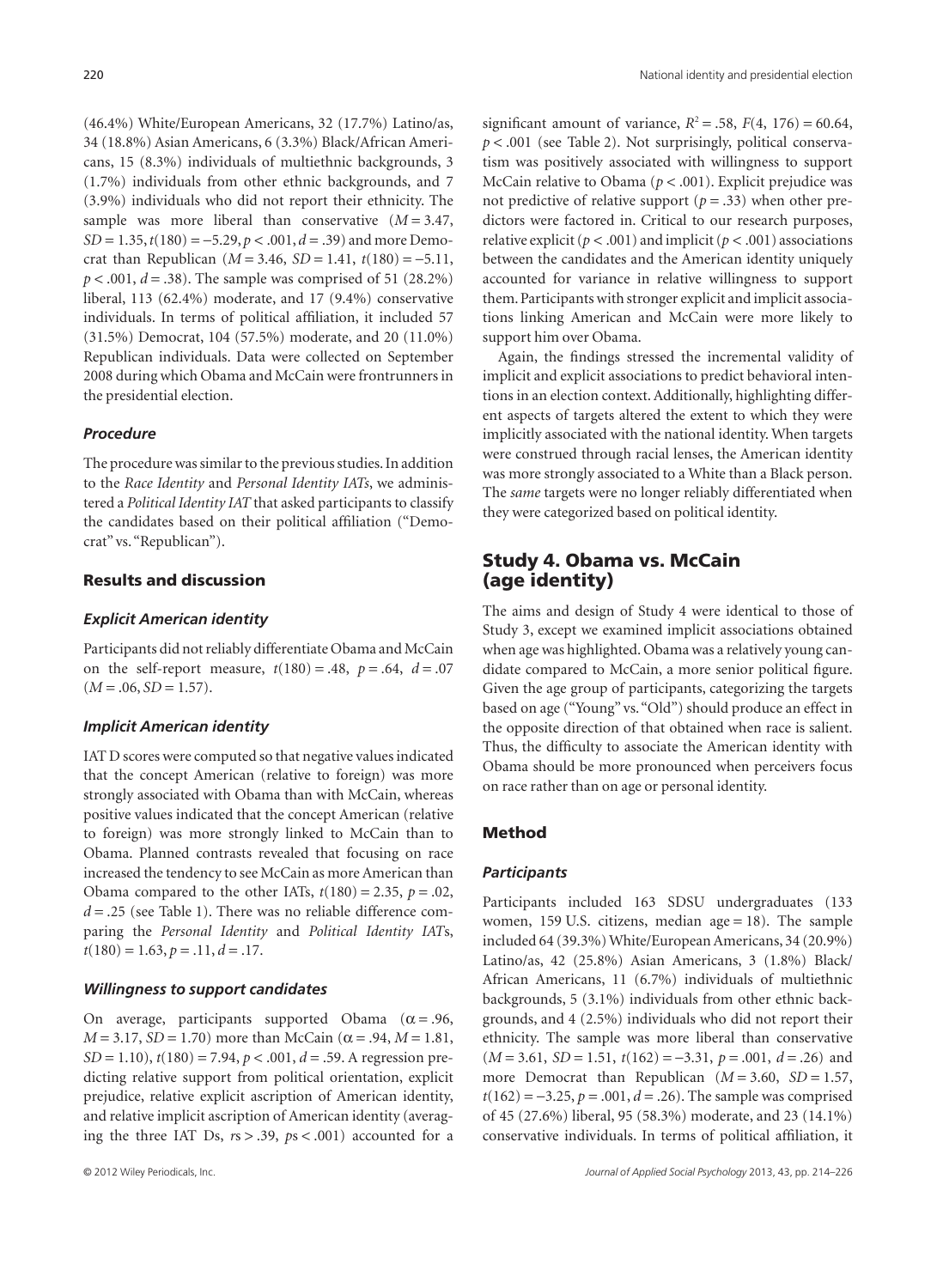included 49 (30.1%) Democrat, 91 (55.8%) moderate, and 23 (14.1%) Republican individuals. Data were collected from September to October 2008.

### *Procedure*

The procedure was the same as in Study 3, except we replaced the *Political Identity IAT* with an *Age Identity IAT*. Here, participants sorted the candidates using the labels "Young" (for Obama) and "Old" (for McCain).

### **Results and discussion**

### *Explicit American identity*

Participants perceived Obama as less American than McCain, *t*(162) = 3.32, *p* < .001, *d* = .26 (*M* = .47, *SD* = 1.79).

#### *Implicit American identity*

Planned contrasts revealed that IAT D was significantly larger when race was made focal relative to the other IATs, *t*(162) = 5.43, *p* < .001, *d* = .60 (see Table 1). IAT D was also larger when participants focused on personal identity rather than age,  $t(162) = 3.22$ ,  $p = .002$ ,  $d = .35$ .

#### *Willingness to support candidates*

Once again, participants supported Obama  $(\alpha = .96, )$  $M = 3.10, SD = 1.78$  more than McCain ( $\alpha = .95, M = 2.03$ , *SD* = 1.35), *t*(162) = 5.17, *p* < .001. As before, explicit prejudice, relative explicit ascription of American identity, and relative implicit ascription of American identity (averaging the three IAT Ds, *r*s > .27, *p*s < .001) extracted a significant proportion of variance in relative support,  $R^2 = .65$ ,  $F(4)$ , 162) = 73.16, *p* < .001 (see Table 2).Again, political conservatism was positively associated with supporting McCain (*p* < .001). The unique contribution of explicit prejudice was marginal ( $p = .08$ ). Finally, controlling for other predictors, the relative explicit ( $p < .001$ ) and implicit ( $p = .007$ ) Americanness of the candidates both uniquely predicted the relative willingness to support them.<sup>4</sup>

4 Participants' race and gender did not reliably moderate the effects reported in this paper. We also systematically examined the potential moderating effect of order variables (i.e., order of measures, order of IATs, and order of critical blocks within the IATs) on IAT Ds. Only two reliable  $(p < .05)$  interaction effects emerged. In both cases, the order of IATs interacted with the dimension used to categorize the targets and the patterns were consistent with carryover effects such that completing first the Race Identity IAT produced an effect in the same direction on the Personal Identity IAT (Study 1), or completing first the Personal or Political Identity IAT was accompanied by a weaker effect on the Race Identity IAT (Study 3). Given that these interaction effects were not consistent across Studies 1–4 and were not of particular theoretical interest to the current studies, we will not discuss them further. In the regression analyses, controlling for order variables had no impact on the relationships between the independent variables and willingness to support the candidates in Studies 1–4.

### **General discussion**

During the 2008 presidential campaign, Obama contended with exclusion from the American identity. The present studies underscore two distinct facets of this phenomenon. First, the relative difficulty people had seeing Obama as an American was a function of the extent to which he was construed as a Black person. Indeed, Obama was implicitly viewed as less American than McCain, Clinton, or even Blair when race was stressed. This effect was attenuated, although not always completely eliminated, when politicians were categorized based on personal identity or social identities defined along gender, age, or political lines. Notably, Obama's perceived foreignness cannot be reduced to his unusual first and last names, to the Kenyan origin of his father, or to his connections with Indonesia. Although these elements may have played a role in our findings and would be consistent with research showing automatic preferences for typical American names over foreign names (Ashburn-Nardo, Voils, & Monteith, 2001), race contributed to the difficulty of granting the American identity to Obama over and above other characteristics.

One may wonder to what extent responses on the Race Identity IAT are merely tapping associations about the categories "Black" vs. "White" or are capturing associations about the specific targets when they are seen through racial lenses (e.g., "Obama construed as a Black person"). In other words, does comparing performances on the Personal Identity IAT and the Race Identity IAT amount to comparing how targets are construed or to comparing associations about individuals versus racial categories? Some insight on this question can be gained by comparing performances on the Race Identity IAT across the four studies. Although the studies were carried over the course of the primaries and the presidential campaign, the designs, samples, and measures were extremely similar. In addition, Obama was always represented using the same set of pictures. Thus, differences across studies are likely to stem from whom Obama was compared to (Blair, Clinton, or McCain). If the Race Identity IAT is only picking up associations about racial categories, the specific targets involved in the tasks should not be sources of reliable variations. In contrast, if the effect is more pronounced in some cases than in others, it would suggest that performances on the Race Identity IAT cannot be reduced to associations about racial categories. In line with the second alternative, we found reliable differences across studies on the Race Identity IAT. More precisely, the effect was reliably stronger when Obama was contrasted to Clinton than to Blair,*t*(395) = 4.15, *p* < .001, *d* = .43, or to McCain, *t*(501) = 2.96, *p* = .003, *d* = .28. The comparison between Obama and McCain also yielded a marginally stronger effect than the comparison between Obama and Blair, *t*(580) = 1.88, *p* = .06, *d* = .16. Thus, performances on the Race Identity IAT do not merely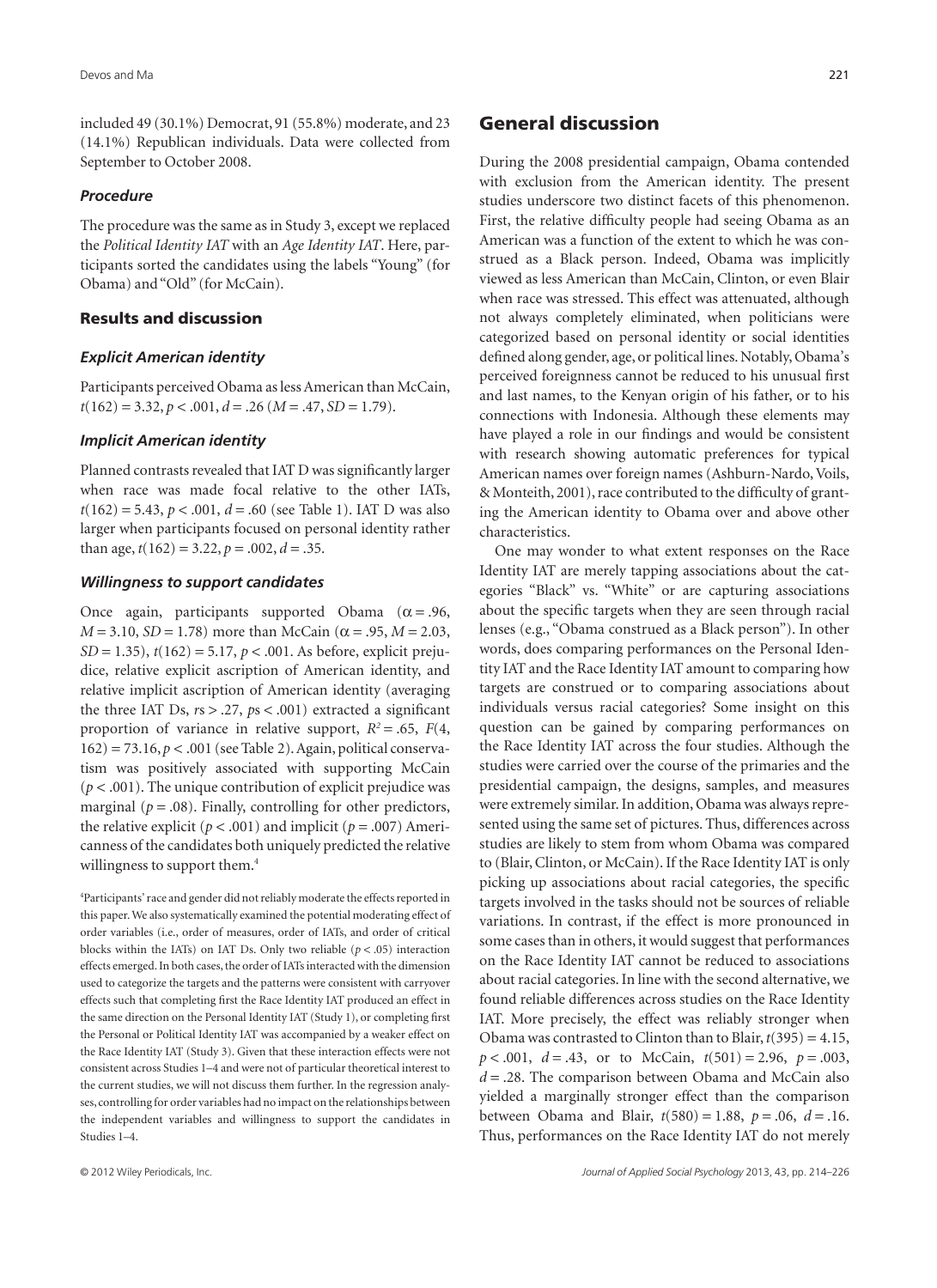reflect associations about racial categories (or labels); they are also a function of the specific political candidates contrasted.

These findings are consistent with other studies showing that the targets or stimuli included in the IAT are sources of variations and that the labels used to categorize the stimuli do not wipe out effects stemming from the characteristics of these targets or stimuli (Devos & Banaji, 2005; Devos & Ma, 2008; Govan & Williams, 2004; Mitchell et al., 2003). Varying the labels on the IATs is one way of investigating the impact of target construals. Replicating the present findings with alternative construal manipulations and measures would increase their generalizability. A study conducted during the 2008 election season documented the impact of manipulating Obama's skin color on implicit associations (Nevid & McClelland, 2010). Darkening Obama's image in the photographs used in the implicit task elicited a stronger implicit negative evaluation among conservative students, but not among their liberal counterparts. Extrapolating from these findings, one would expect that the extent to which Obama is perceived along a Black–White continuum may affect the ease or difficulty with which the American identity is linked to him.

The second contribution of our research is the finding that the extent to which the American identity is implicitly linked to politicians predicted the willingness to support them. Across four studies, participants who had difficulty seeing Obama as American were less likely to support him relative to other politicians. This contribution is distinct from the previous point. The design of the studies, the analytic strategy, and the data do *not* allow us to determine whether perceptions of Americanness differentially predict support for White vs. Black political candidates. The scope of our contribution is more limited in the sense that we document the role that the relative ascription of the national identity may have played in a specific political contest. The present findings add to a growing body of work showing that implicit associations account for behavioral intentions or judgments often assumed to reflect relatively deliberative processes. Behavioral intentions do not necessarily align perfectly with actual behaviors. In addition, the cross-sectional nature of the present studies prevents us from establishing a clear causal pathway between perceived Americanness and behavioral intentions. Using a cross-lagged design (e.g., Galdi et al., 2008), it would be important to document that the ease or difficulty to grant the American identity to political candidates accounts for actual political behaviors.

There is no doubt that many factors contribute to perceptions, attitudes, and behaviors in the political arena. As implied before, the interconnections among ascription of the American identity, attitude, and voting behavior or intention are complex, allowing for multiple causal pathways. Potentially, the difficulty seeing a political candidate as American might shape attitudinal and behavioral responses toward this

person. At the same time, perceptions of Americanness might contribute to justify or rationalize affective or behavioral reactions. The present findings may raise questions regarding the extent to which associations to the American identity predict the relative willingness to support candidates over and above more evaluative responses. The present data do not allow us to draw conclusions regarding the relative contribution of perceptions of Americanness and attitudes (implicit or explicit). Although we cannot tackle the issue of incremental validity, we can make a number of important points regarding the interconnections between perception of Americanness and more evaluative responses.

First, these two levels are likely to overlap. U.S. citizens typically display a positive attitude toward the concept American including at the implicit level (Ashburn-Nardo et al., 2001; Devos & Banaji, 2005). If the national identity is imbued with positive affect, the extent to which it is associated with a target is likely to reflect, at least partially, an attitudinal response toward this target. This proposition would be consistent with a well-established principle of affective–cognitive consistencies (Cvencek, Greenwald, & Meltzoff, 2012; Greenwald et al., 2002). In addition, valence (positive or negative) has been shown to be a criterion for inclusion in the national identity. More precisely, the inclusion of African Americans into the category American was a function of the extent to which they were depicted positively (Rydell, Hamilton, & Devos, 2010). In other words, associations to the American identity are linked, at least to some extent, to more evaluative responses. At the same time, prior research revealed that ethnic-American associations cannot be reduced to interethnic attitudes given that patterns of associations to the national identity differed in terms of magnitude or direction from evaluative associations (Devos & Banaji, 2005).

The second point concerns the link between American vs. evaluative associations and behavioral intentions more directly. It is likely that attitudes (liking or disliking) toward the candidates are more potent or direct sources of influence on behavioral responses than their perceived Americanness. If we limit our discussion to the realm of implicit political cognition, there is compelling evidence that implicit attitudes toward political candidates or parties predict voting intentions and behaviors (Arcuri et al., 2008; Friese et al., 2007; Galdi et al., 2008). Studies documenting reliable relations between implicit prejudice and voting intentions or behaviors in the context of the 2008 presidential election also point to the predictive validity of implicit attitudes (Greenwald, Poehlman, et al., 2009; Greenwald, Smith, et al., 2009; Payne et al., 2010). In contrast, there is far less evidence for a link between perceived Americanness and behavioral outcomes with the exception of research documenting a link to discriminatory behavior in hiring decisions (Yogeeswaran & Dasgupta, 2010). It is precisely the paucity of research on correlates of perceived Americanness that prompted us to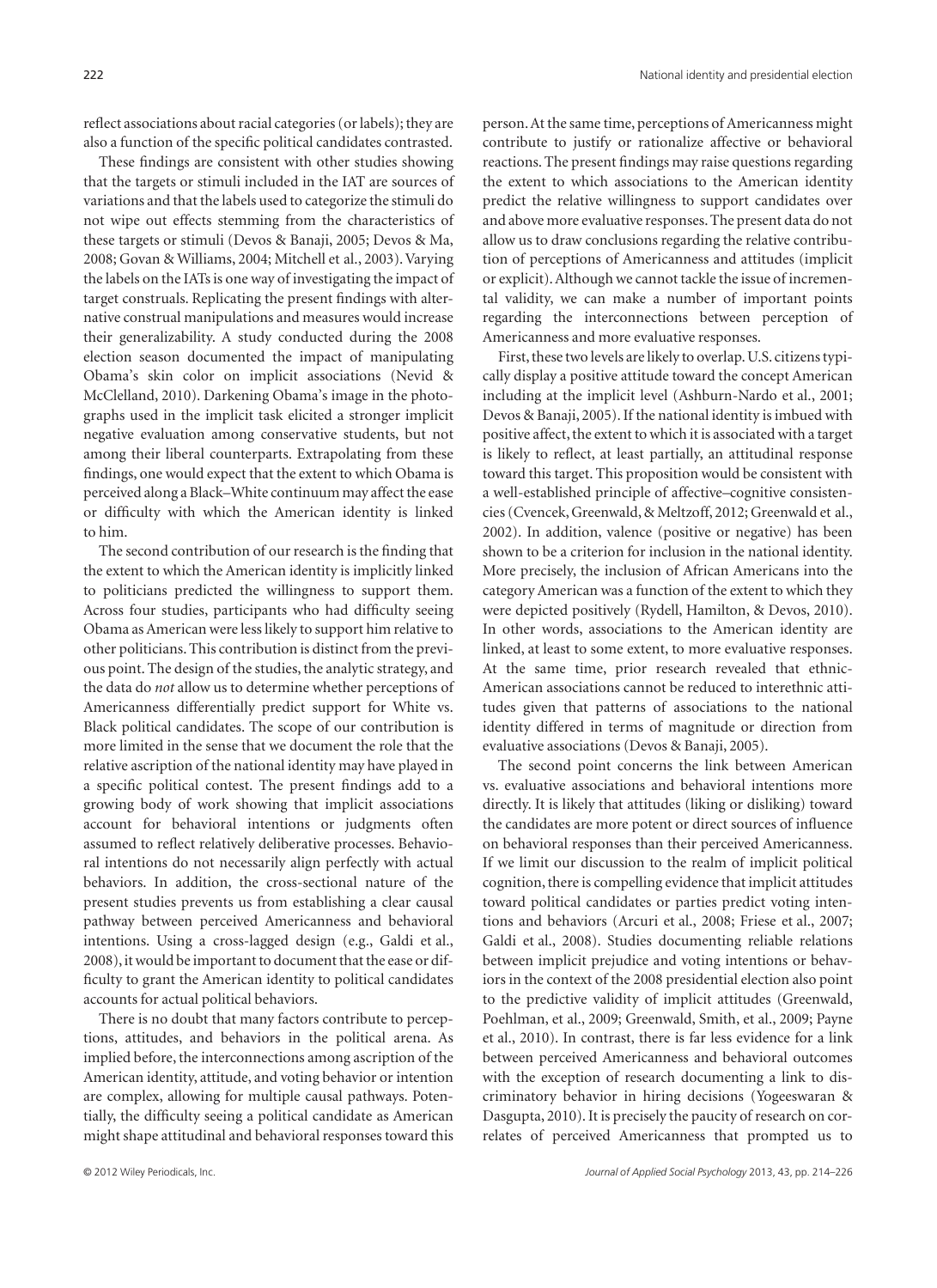examine this issue in the context of the presidential election. The difficulty viewing members of ethnic minorities (including a candidate to the country's highest office) as fully American captures an important phenomenon. Even if these associations overlap with more evaluative responses or could be conceptualized as covert expressions or rationalizations of evaluative responses, it is not trivial to show that they are reliable predictors of behavioral intentions. Examining the relative predictive power of associations to the American identity versus more purely evaluative associations and determining the potential mediating pathways among these constructs require further research. In the present context and given that participants were already asked to complete multiple IATs, the emphasis was put on the more novel aspect, namely the perceived Americanness of political candidates.

It is also worth stressing that explicit prejudice (assessed using the ATB; Brigham, 1993) is reliably correlated with the extent to which the candidates are explicitly associated with the American identity and are likely to be actively supported. Not surprisingly, the more participants express prejudicial racial attitudes, the more they are inclined to ascribe the American identity to a White candidate rather than to a Black candidate and to report a greater willingness to actively support the former rather than the latter. The link between explicit prejudice and implicit responses is in a similar direction, but it is more tenuous and does not always reach the conventional statistical significance level (*p* < .05). More importantly, reliable relations between perceived (explicit and implicit) Americanness and behavioral intentions emerge even after controlling for explicit prejudice and political orientation. In other words, the findings go beyond welldocumented relations between self-reported racial prejudice and political attitudes or behaviors by putting the emphasis on the role of national identity in political contests.

Among the stimuli used to represent the concept American, we included the U.S. flag. Without a doubt, national flags are highly accessible symbols and prevalent ways of representing national identities. Recent research has documented the impact of exposure to the U.S. flag on a wide range of cognitive, attitudinal, and behavioral responses. For example, among people who regularly follow the American political news, the nonconscious perception of American cues (such as the U.S. flag) increased the accessibility of aggressive responses (Ferguson & Hassin, 2007). In contrast, among highly nationalistic individuals, subliminal exposure to the U.S. flag led to a greater activation of egalitarian concepts and to less hostility toward Arabs and Muslims (Butz, Plant, & Doerr, 2007). Most directly relevant to the present research, a brief exposure to the U.S. flag produced a shift toward Republican beliefs, attitudes, and voting behavior among both Republican and Democrat individuals (Carter, Ferguson, & Hassin, 2011). Even though exposure to the U.S. flag was not subtle or covert in the present studies, it may have primed

participants to endorse more conservative positions, which may have led to a weaker endorsement of Obama compared to more conservative political figures such as McCain, Blair, or even Clinton. Even if we assume that this priming effect occurred, it would not account for the two key findings reported here. More precisely, a shift toward more conservative positions would not directly explain that the relative difficulty associating the concept American with Obama was more pronounced on the Race Identity IAT than on other IATs, or the link between the relative perceived Americanness of the candidates and behavioral intentions.

The limitations of studies conducted on college samples, in particular when it comes to investigations of political attitudes, have been underscored (Sears, 1986). Future research would benefit from relying on samples representative of the U.S. population. That said, the present studies document that even among relatively young and liberal voters, a relative difficulty to associate the American identity with a Black candidate (relative to a White candidate) emerged and perceptions of Americanness (implicit and explicit) accounted for the relative support deliberately expressed toward candidates. As reported, the vast majority of participants were U.S. citizens. The small proportion of non-U.S. citizens (5% or less) in each study did not give us the opportunity to examine the extent to which citizenship status might moderate the findings. This being said, analyses conducted on a large web-based datasets and focusing on the extent to which the American identity is associated with European Americans and with Asian or Native Americans suggest that the implicit American = White effect is not restricted to respondents living in the United States of America (Nosek, Smyth, et al., 2007). With a couple of notable exceptions (e.g., Native Americans being seen as equally American as European Americans by respondents living in Australia or Europe), the effect emerges in other regions (e.g., Asia) or countries (e.g., Canada). This does not preclude the fact that the propensity to implicitly associate the American identity more strongly with individuals of European descent than with members of ethnic minorities is linked to the extent to which White respondents display a strong implicit national identification (Devos & Banaji, 2005; Devos et al., 2010).

Despite the outcome of the 2008 presidential election, the present research emphasizes the pervasive impact of race on the perception of political candidates. There are multiple ways in which racial attitudes and identity continue to play an ubiquitous role in politics (Devos, 2011). We narrowed our focus on the role of implicit associations about race and national identity in the perception of political candidates. Recent theoretical and methodological advances in the study of implicit social cognition allow us to comprehend the ways in which stereotypical beliefs and racial categorizations contribute to important aspects of the political process (see also Nosek, Graham, & Hawkins, 2010). The election of Obama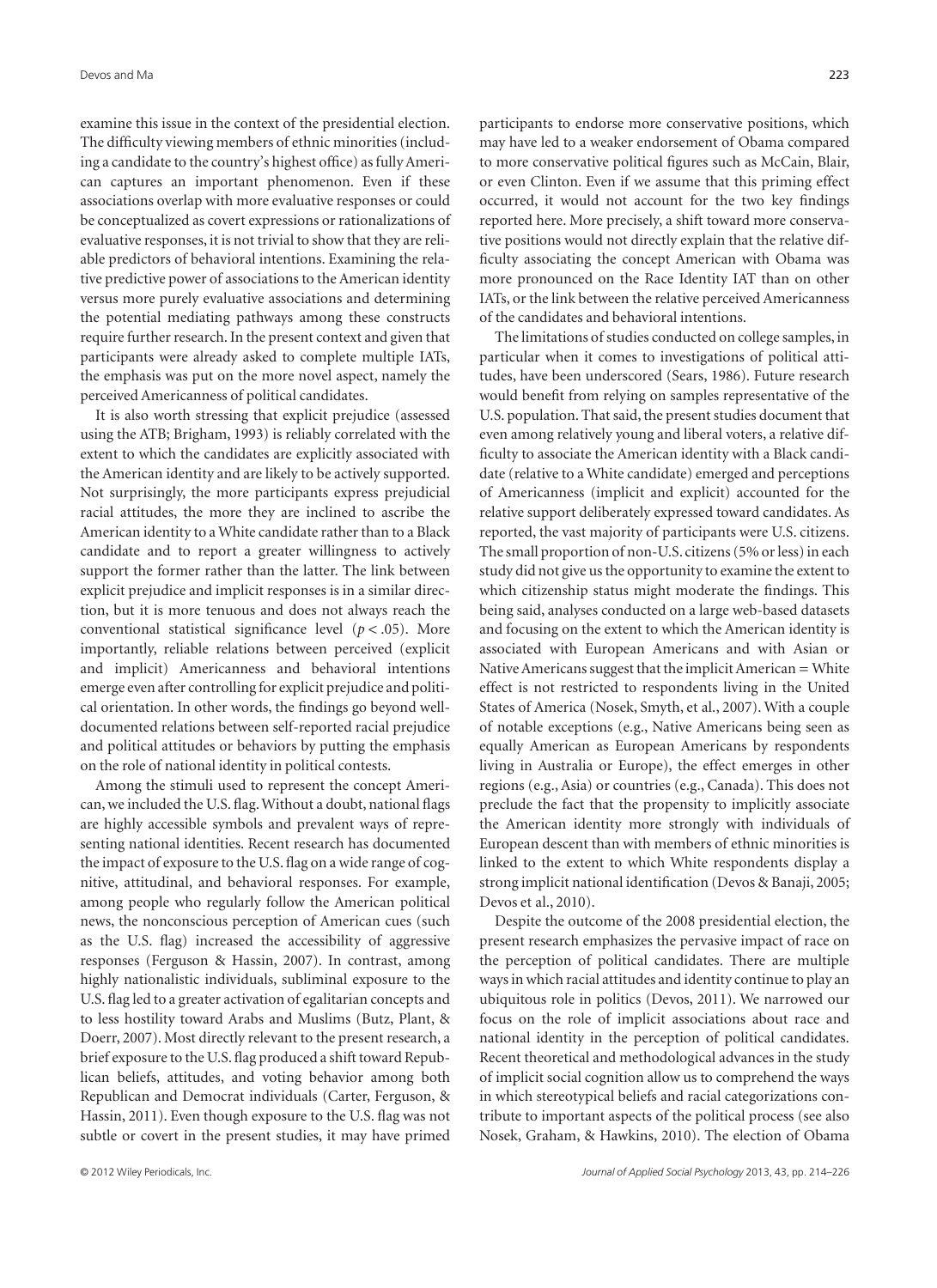prompted some commentators to proclaim that we have now moved to a "post-racial United States." These statements starkly contrast with the picture emerging from the present studies.

Beyond illustrating the role of race and national identity in a historic presidential election, the present work has broader, practical implications. In particular, the findings have relevance for political campaigning. If emphasizing racial identities determines the extent to which candidates are seen as embodying the national identity, and this factor accounts for the willingness to vote or support these candidates, political strategists and campaign advisors of ethnic minority candidates may be concerned that the salience of racial cues or identities would inadvertently undermine the electability of their candidates. There are many aspects of political campaigning that are likely to bring race to the forefront. For example, characteristics of the candidates themselves, their track record, or experiences may influence the extent to which they are appraised along racial lines. Whether issues debated over the course of the campaign have racial elements or undertones may also determine the likelihood that racial prejudices or stereotypes play a crucial role in the political contest. If, today, overt racism and blatant bigotry are rarely expressed in the political arena, the present work suggests that subtle contextual cues or variations shape relatively automatic or nonconscious responses toward political candidates, and although these responses may escape conscious control, they have some bearing on political behavior.

Over the course of the 2008 presidential campaign, Democrats made a concerted effort not to frame central issues in racial terms. In doing so, they ensured that Obama's positions would not be appraised through racial lenses. In retrospect, it was probably wise not to overemphasize his racial identity. This being said, it would be overly simplistic and counterproductive to argue, in light of the present findings, that to ensure their electability, minority candidates should de-emphasize racial identity at all costs. The limitations and downsides of this color-blind perspective have now been stressed (Park & Judd, 2005). For example, the tendency to minimize race and to focus on issues that reach across ethnic lines may elicit relatively negative or ambivalent responses among large segments of the electorate. Instead of providing simplistic recipe for political campaigning, the present work suggests that to gain momentum or ascendance in a political contest, strategists and advisors need to take into consideration subtle, yet pervasive responses that may affect the outcome of the election. Even in contexts characterized by values of tolerance, exclusionary responses may shape important facets of the electoral process. In summary, for ethnic minority candidates, winning an election probably requires an ability to navigate issues of race and ethnicity that are more complex and nuanced than they were a few decades ago. Racial distinctions elicit less polarized responses, but it does not signify that race is irrelevant. Instead, it points to new challenges.

### **References**

- Ajzen, I., & Cote, N. G. (2008). Attitudes and the prediction of behavior. In W. D. Crano & R. Prislin (Eds.), *Attitudes and attitude change* (pp. 289–311). New York: Psychology Press.
- Arcuri, L., Castelli, L., Galdi, S., Zogmaister, C., & Amadori, A. (2008). Predicting the vote: Implicit attitudes as predictors of the future behavior of decided and undecided voters.*Political Psychology*, *29*, 369– 387.
- Ashburn-Nardo, L., Voils, C. I., & Monteith, M. J. (2001). Implicit associations as the seeds of intergroup bias: How easily do they take root? *Journal of Personality and Social Psychology*, *81*, 789–799.
- Brigham, J. C. (1993). College students' racial attitudes. *Journal of Applied Social Psychology*, *23*, 1933–1967.
- Butz, D. A., Plant, E. A., & Doerr, C. E. (2007). Liberty and justice for all? Impli-

cations of exposure to the U.S. flag for intergroup relations. *Personality and Social Psychology Bulletin*, *33*, 396–408.

- Carter, T. J., Ferguson, M. J., & Hassin, R. R. (2011). A single exposure to the American flag shifts support toward Republicanism up to 8 months later. *Psychological Science*, *22*, 1011–1018.
- Crisp, R. J., & Hewstone, M. (2001). Multiple categorization and implicit intergroup bias: Differential category dominance and the positive–negative asymmetry effect. *European Journal of Social Psychology*, *31*, 45–62.
- Cvencek, D., Greenwald, A. G., Brown, A. S., Gray, N. S., & Snowden, R. J. (2010). Faking of the Implicit Association Test is statistically detectable and partly correctable. *Basic and Applied Social Psychology*, *32*, 302–314.
- Cvencek, D., Greenwald, A. G., & Meltzoff, A. N. (2012). Balance identity theory: Evidence for implicit consistency in

social cognition. In B. Gawronski & F. Strack (Eds.), *Cognitive consistency: A unifying concept in social psychology* (pp. 157–177). New York: Guilford.

- Devos, T. (2011). The role of race in American politics: Lessons learned from the 2008 presidential election. In G. S. Parks & M. W. Hughey (Eds.),*The Obamas and a (post) racial America* (pp. 218–242). New York: Oxford University Press.
- Devos, T., & Banaji, M. R. (2005). American = White? *Journal of Personality and Social Psychology*, *88*, 447–466.
- Devos, T., & Ma, D. S. (2008). Is Kate Winslet more American than Lucy Liu? The impact of construal processes on the implicit ascription of a national identity. *The British Journal of Social Psychology*, *47*, 191–215.
- Devos, T., Gavin, K., & Quintana, F. J. (2010). Say "adios" to the American dream? The interplay between ethnic and national identity among Latino and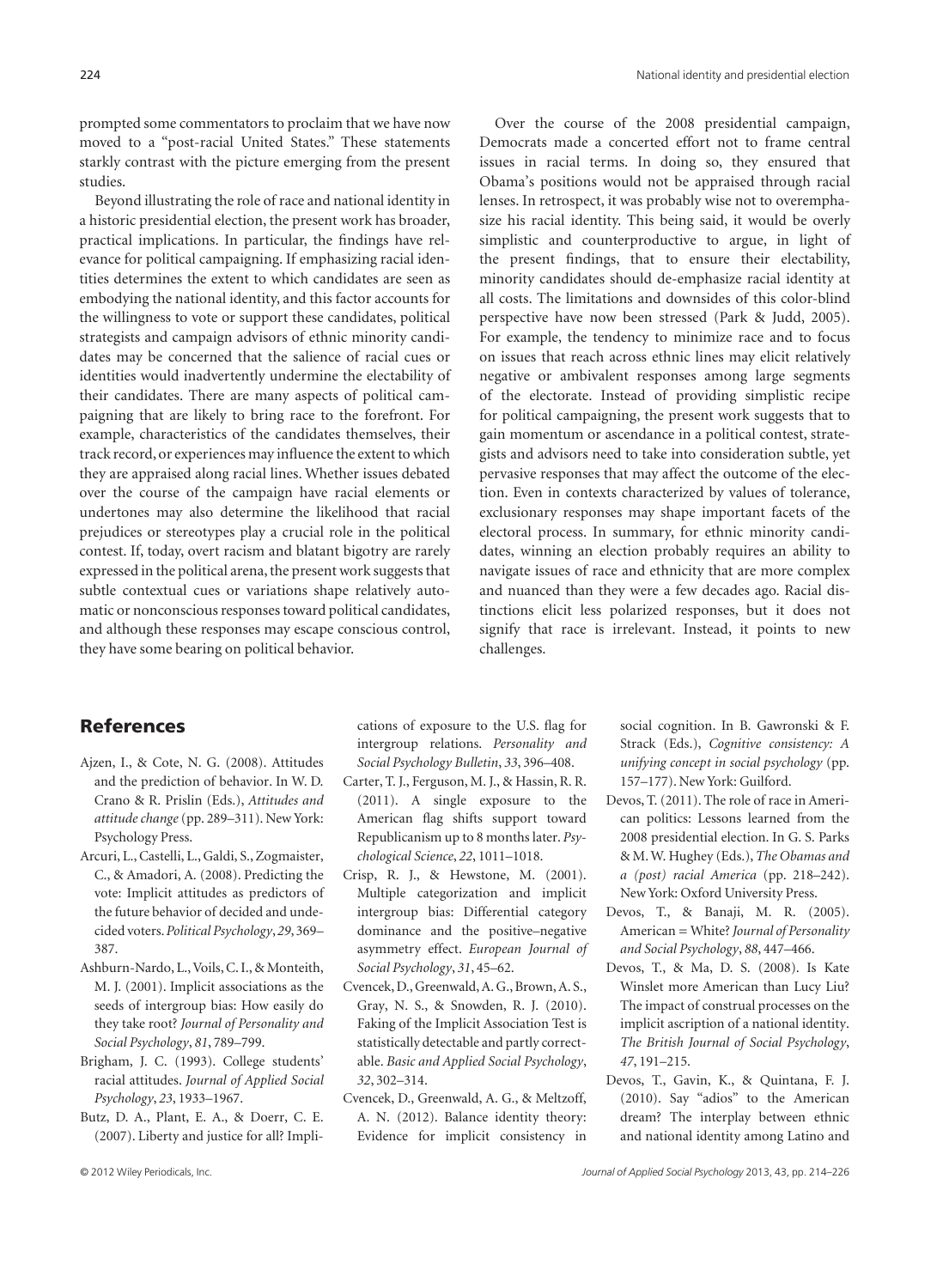Caucasian Americans. *Cultural Diversity and Ethnic Minority Psychology*, *16*, 37–49.

- Dovidio, J. F., Kawakami, K., & Gaertner, S. L. (2002). Implicit and explicit prejudice and interracial interactions. *Journal of Personality and Social Psychology*, *82*, 62–68.
- Eagly, A. H., & Kite, M. E. (1987). Are stereotypes of nationalities applied to both women and men? *Journal of Personality and Social Psychology*, *53*, 451–462.
- Fazio, R. H., & Olson, M. A. (2003). Implicit measures in social cognition research: Their meaning and uses. *Annual Review of Psychology*, *54*, 297–327.
- Ferguson, M. J., & Hassin, R. R. (2007). On the automatic association between America and aggression for news watchers.*Personality and Social Psychology Bulletin*, *33*, 1632–1647.
- Friese, M., Bluemke, M., & Wänke, M. (2007). Predicting voting behavior with implicit attitude measures: The 2002 German parliamentary election. *Experimental Psychology*, *54*, 247–255.
- Friese, M., Hofmann, W., & Schmitt, M. (2008). When and why do implicit measures predict behaviour? Empirical evidence for the moderating role of opportunity, motivation, and process reliance. *European Review of Social Psychology*, *19*, 285–338.
- Galdi, S., Arcuri, L., & Gawronski, B. (2008). Automatic mental associations predict future choices of undecided decisionmakers. *Science*, *321*, 1100–1102.
- Gawronski, B., & Bodenhausen, G. V. (2006). Associative and propositional processes in evaluation: An integrative review of implicit and explicit attitude change. *Psychological Bulletin*, *132*, 692– 731.
- Govan, C. L., & Williams, K. D. (2004). Changing the affective valence of the stimulus items influences the IAT by re-defining the category labels. *Journal of Experimental Social Psychology*, *40*, 357– 365.
- Greenwald, A. G., McGhee, D. E., & Schwartz, J. L. K. (1998). Measuring individual differences in implicit cognition: The implicit association test. *Journal of Personality and Social Psychology*, *74*, 1464–1480.
- Greenwald, A. G., Banaji, M. R., Rudman, L. A., Farnham, S. D., Nosek, B.A., & Mellot, D. S. (2002). A unified theory of implicit attitudes, stereotypes, self-esteem, and self-concept. *Psychological Review*, *109*, 3–25.
- Greenwald, A. G., Nosek, B. A., & Banaji, M. R. (2003). Understanding and using the Implicit Association Test: 1. An improved scoring algorithm. *Journal of Personality and Social Psychology*, *85*, 197–216.
- Greenwald, A. G., Poehlman, T. A., Uhlmann, E. L., & Banaji, M. R. (2009). Understanding and using the Implicit Association Test: III. Meta-analysis of predictive validity. *Journal of Personality and Social Psychology*, *97*, 17–41.
- Greenwald, A. G., Smith, C. T., Sriram, N., Bar-Anan, Y., & Nosek, B. A. (2009). Implicit race attitudes predicted vote in the 2008 U.S. presidential election. *Analyses of Social Issues and Public Policy*, *9*, 241–253.
- Knowles, E. D., Lowery, B. S., & Schaumberg, R. L. (2009). Anti-egalitarians for Obama? Group-dominance motivation and the Obama vote. *Journal of Experimental Social Psychology*, *45*, 965–969.
- Malahy, L. W., Sedlins, M., Plaks, J., & Shoda, Y. (2010). Black and White, or shades of gray? Racial labeling of Barack Obama predicts implicit race perception. *Analyses of Social Issues and Public Policy*, *10*, 207–222.
- McConnell, A. R., & Leibold, J. M. (2001). Relations among the Implicit Association Test, discriminatory behavior, and explicit measures of racial attitudes. *Journal of Experimental Social Psychology*, *37*, 435–442.
- Mitchell, J. P., Nosek, B. A., & Banaji, M. R. (2003). Contextual variations in implicit evaluation. *Journal of Experimental Psychology. General*, *132*, 455–469.
- Nevid, J. S., & McClelland, N. (2010). Measurement of implicit and explicit attitudes toward Barack Obama. *Psychology & Marketing*, *27*, 989–1000.
- Nosek, B. A., Greenwald, A. G., & Banaji, M. R. (2007). The Implicit Association Test at age 7: A methodological and conceptual review. In J. A. Bargh (Ed.), *Social psychology and the unconscious: The automaticity of higher mental processes* (pp. 265–292). New York: Psychology Press.
- Nosek, B. A., Smyth, F. L., Hansen, J. J., Devos, T., Lindner, N. M., Ranganath, K. A., et al. (2007). Pervasiveness and correlates of implicit attitudes and stereotypes. *European Review of Social Psychology*, *18*, 36–88.
- Nosek, B. A., Graham, J., & Hawkins, C. B. (2010). Implicit political cognition. In B. Gawronski & B. K. Payne (Eds.), *Handbook of implicit social cognition: Measurement, theory, and applications* (pp. 548–564). New York: Guilford Press.
- Nosek, B. A., Hawkins, C. B., & Frazier, R. S. (2011). Implicit social cognition: From measures to mechanisms. *Trends in Cognitive Sciences*, *15*, 152–159.
- Oakes, P. J., Haslam, S. A., & Turner, J. C. (1994). *Stereotyping and social reality*. Oxford: Blackwell.
- Park, B., & Judd, C. M. (2005). Rethinking the link between categorization and prejudice within the social cognition perspective. *Personality and Social Psychology Review*, *9*, 108–130.
- Parker, C. S., Sawyer, M. Q., & Towler, C. (2009). A Black man in the White House? *Du Bois Review: Social Science Research on Race*, *6*, 193–217.
- Payne, B. K., Krosnick, J. A., Pasek, J., Lelkes, Y., Akhtar, O., & Tompson, T. (2010). Implicit and explicit prejudice in the 2008 American presidential election. *Journal of Experimental Social Psychology*, *46*, 367–374.
- Peery, D., & Bodenhausen, G. V. (2008).  $Black + White = Black: Hypo descent in$ reflexive categorization of racially ambiguous faces. *Psychological Science*, *19*, 973–977.
- Perugini, M. (2005). Predictive models of implicit and explicit attitudes. *The British Journal of Social Psychology*, *44*, 29–45.
- Perugini, M., Richetin, J., & Zogmaister, C. (2010). Prediction of behavior. In B. Gawronski & B. K. Payne (Eds.), *Handbook of implicit social cognition: Measurement, theory, and applications* (pp. 255–277). New York: Guilford Press.
- Rydell, R. J., Hamilton, D. L., & Devos, T. (2010). Now they are American, now they are not: Valence as a determinant of the inclusion of African Americans in the American identity. *Social Cognition*, *28*, 161–179.